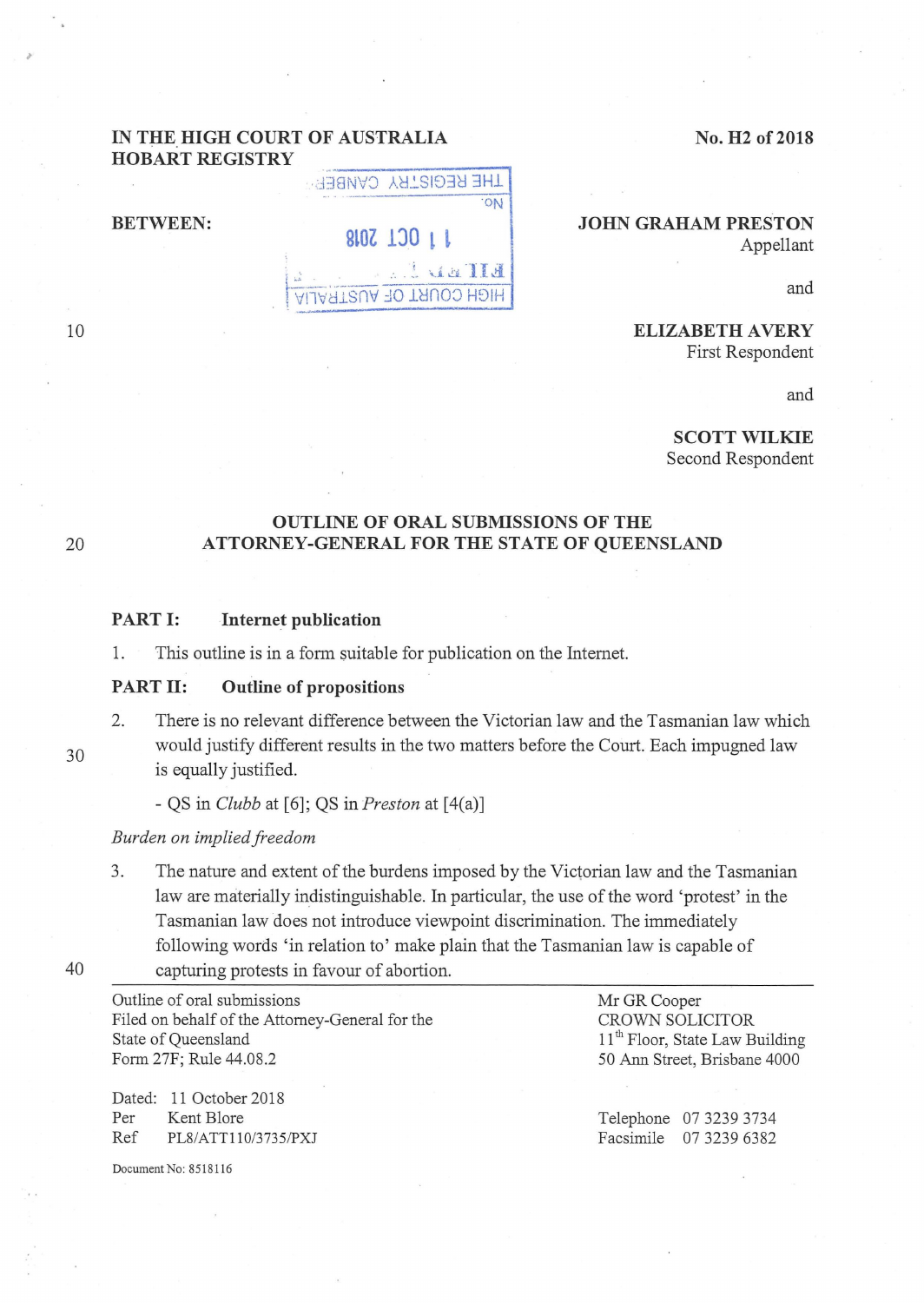QS [10]-[12]

*Purpose* 

4. A purpose which is compatible in one jurisdiction will be compatible in another.

QS [17]

- 5. There is no need for the mischief to which the law is directed to be established by evidence.
- 10

20

40

Cf Appellant's oral submissions [2018] HCATrans 206, lines 1855-1860

- 6. Evidence of the mischief may be relevant to demonstrating the importance of the purpose. Such evidence will be equally relevant where it relates to the experience in another Australian jurisdiction. Legislatures are entitled to act prophylactically and in response to inferred legislative imperatives. Indeed, not only are legislatures entitled to so act, but they should so act on the basis of an available rationale, albeit at times a seriously politically contestable rationale.
	- QS at [32]
	- *Brown* (2017) 91 ALJR 1089, 1145 [288] (Nettle J) **(vol3, tab 21, 1191)**
	- *McCloy* (2015) 257 CLR 178, 262 [233] **(vol 5, tab 35, 2221)**
- 7. For that reason, one of the legitimate legislative imperatives in Victoria may inform a legitimate legislative imperative in Tasmania. The Victorian experience is relevant to the Tasmanian proceedings.

# *Burden ofjustifying measure*

- 30 8. A defendant jurisdiction does not bear the burden of justifying a restriction on the implied freedom.
	- *Brown* (2017) 91 ALJR 1089, 1145 [288] (Nettle J) **(vol3, tab 21, 1191)**
	- Cf Appellant's oral submissions [2018] HCATrans 206 (9 October 2018) lines 1785-1789
	- 9. This is not inconsistent with statements to the effect that it is 'incumbent' upon a defendant polity to justify a restriction, or that 'it is for those supporting the impugned legislation to justify any of its measures which burden the freedom'.
		- *McCloy* (2015) 257 CLR 178, 201 [24] (French CJ, Kiefel, Bell and Keane JJ) **(vol5, tab 35, 2160)**
		- *Brown* (2017) 91 ALJR 1089, 1116 [131] (Kiefel CJ, Bell and Keane JJ) **(vol 3, tab 21, 1162)**

2